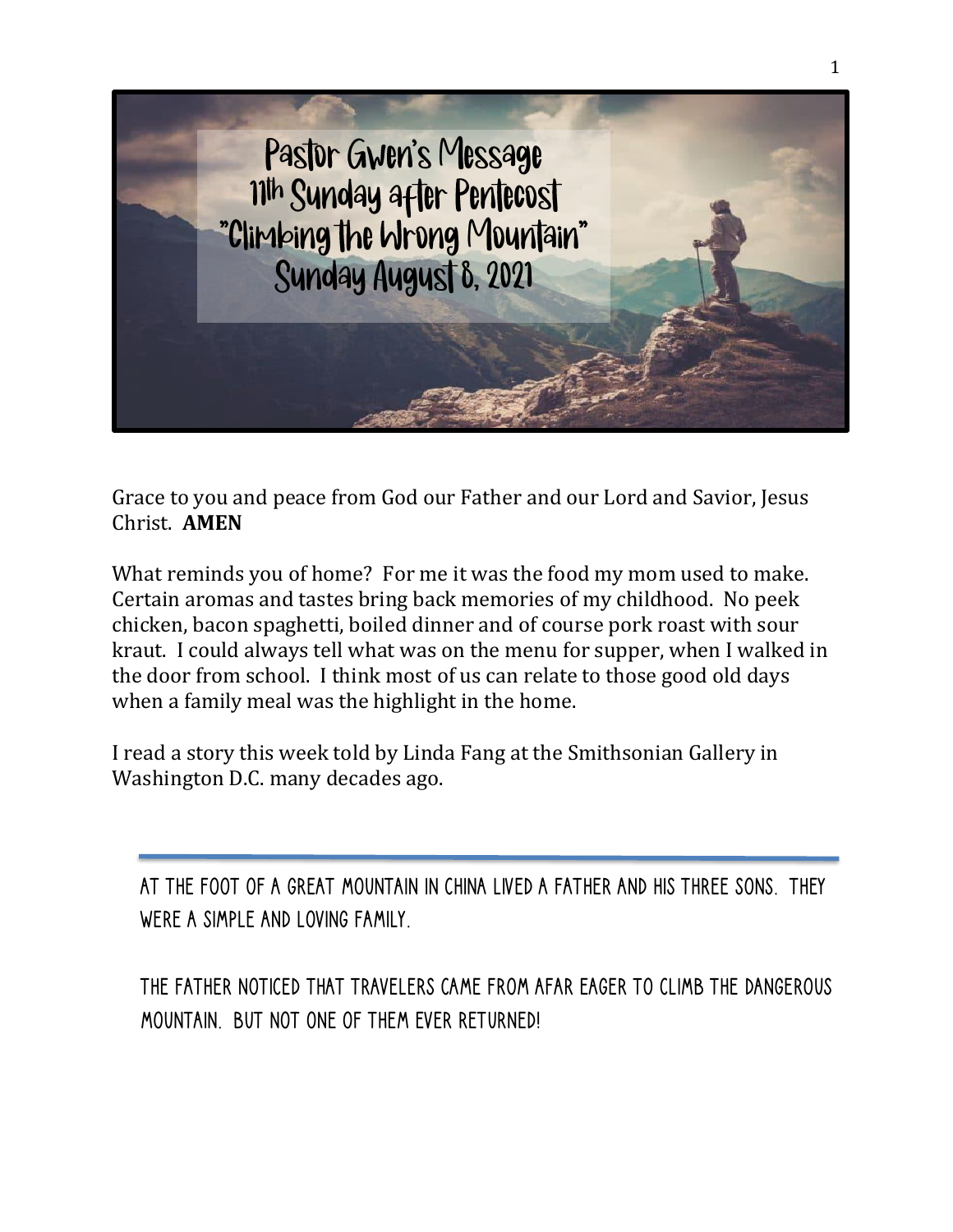The three sons heard stories about the mountain, how it was made all of gold and silver at the top. Despite their father's warnings, they could not resist venturing up the mountain.

Along the way, under a tree, sat a beggar, but the sons did not speak to him or give him anything. They ignored him.

One by one, the sons disappeared up the mountain, the first to a house of rich food, the second to a house of fine wine, the third to a house of gambling. Each became a slave to his desire and forgot his home. Meanwhile, their father became heartsick. He missed them terribly. "Danger aside", he said, "I must find my sons."

Once he scaled the mountain, the father found that indeed the rocks were gold, the streams silver. But he hardly noticed. He only wanted to reach his sons, to help them remember the life of love they once knew. On the way down, having failed to find them, the father noticed the beggar under the tree and asked for his advice.

"The mountain will give your sons back," said the beggar, "only if you bring something from home to cause them to remember the love of their family."

The father raced home, brought back a bowl full of rice and gave the beggar some as a thank you for his wisdom. He then found his sons, one at a time, and carefully place a grain of rice on the tongue of each of them. At that moment, the sons recognized their foolhardiness. Their real life was now apparent to them. They returned home with their father, and as one loving family lived happily ever after.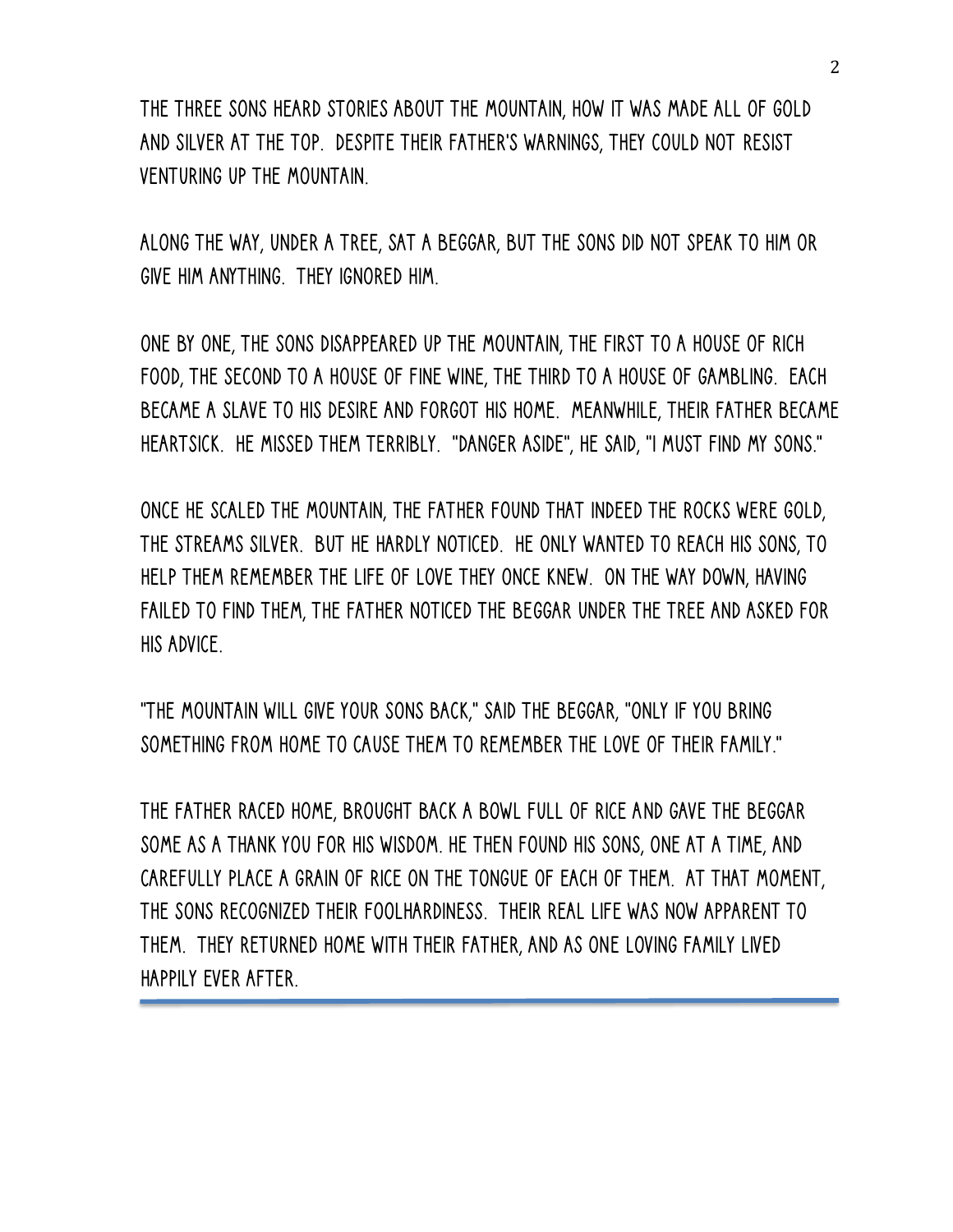This morning we are gathered here at Christ the Servant Lutheran Church to not only worship our Lord and Savior but to receive a taste of bread and wine, Jesus who is our bread of life. The bread of our life that is a special gift from God with a welcome into his kingdom, our true home.

I know that I need this reminder of heaven because I am very much like those sons in the story. We grow up, leave home and try to climb our own mountain. We look for meaning in life in all the wrong places. And for many of us it takes a long, long time to find our way home. I pray every day that my son and daughter will come down from their mountain, taste the rice and let Jesus find them again.

So, what is this mountain that we have climbed? Our story mentions a few mountains that people often climb. Mountains where houses of rich food, the houses of fine wine and the houses of gambling await the innocent seeker. But don't be fooled these are not the only homes or dangers that our society presents today. You can certainly add sex, physical beauty and wealth to that list. All these as vices have their own temptations for folks today.

But you ask, what is so bad about these things. Well, they become bad when we worship them for their own sake, when we give them more of our time and energy than we do God's kingdom. Food by itself is one of our needs as shown in Maslow's hierarchy of basic needs. You cannot go far in life without nourishment, it is true, but when we begin living to eat instead of eating to live, it can become a problem. Drinking alcohol irresponsibly can be another issue, along with using illegal drugs. Our culture too often has a need to drink or take drugs to feel good about life, rather than facing our problems. I remember years ago; our council made an effort to talk to the leaders in Park Falls as to what were the major issues or problems. We were trying to see what was needed and how maybe our church could help and serve the community. The overwhelming answer was drug addiction. Caught in a culture of drug abuse, people are many times unable to get the help that can set them free from this demon.

Gambling is another trap that people can fall into in our society. How many times have we heard on the nightly news that we need to go out and get our lottery tickets because the jackpot is up to a record high? Our location in the Northwoods also gives us easy access to several casino. While I don't think